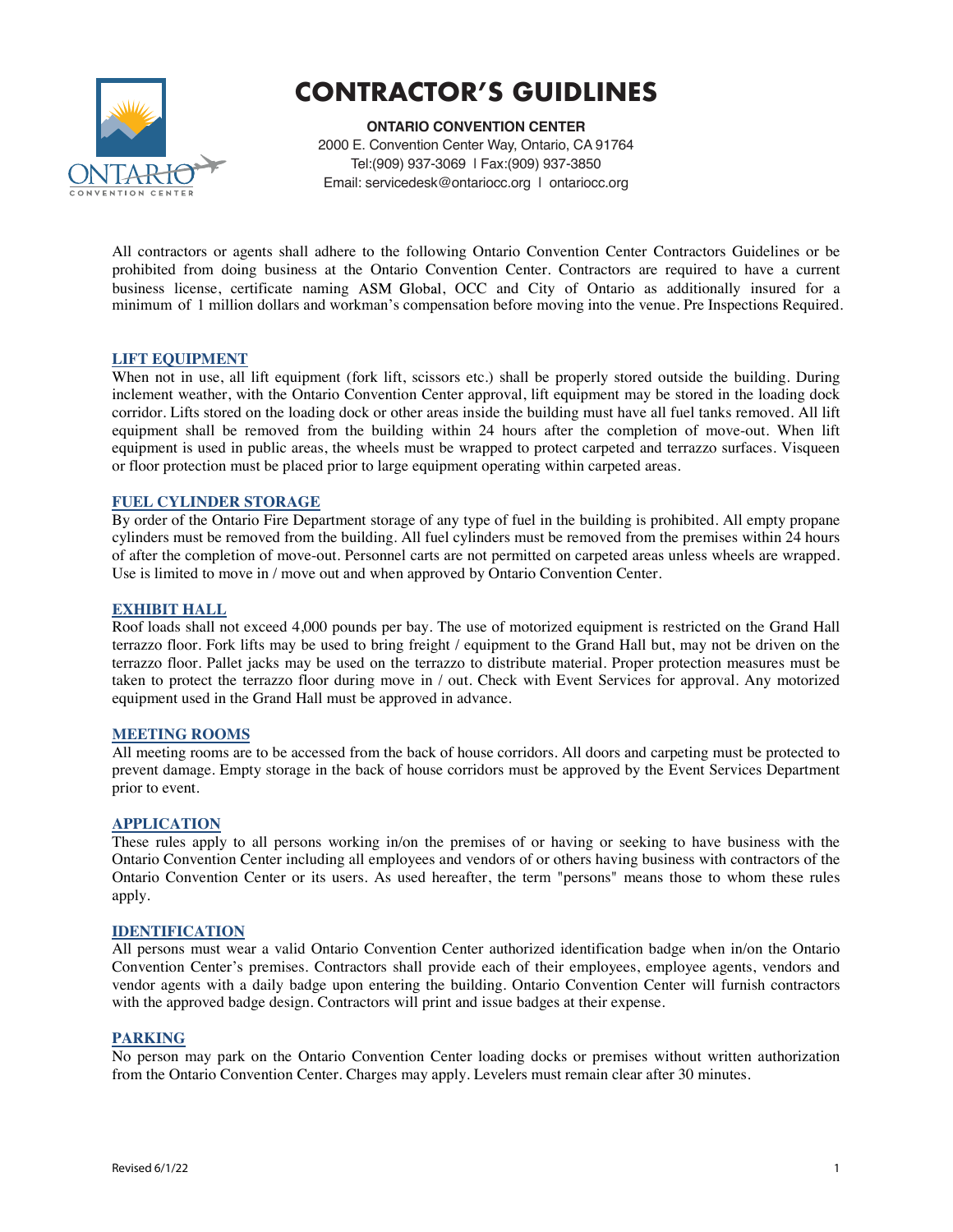# **ACCESS TO THE CONVENTION CENTER**

**a.** All persons shall use only those entrances and exits of the ONTARIO CONVENTION CENTER designated for them by ONTARIO CONVENTION CENTER. Dock lift plates 30 minutes to unload.

**b.** All persons will have access only to areas in the ONTARIO CONVENTION CENTER where their actual work is to be done. Access to other areas within the ONTARIO CONVENTION CENTER is prohibited without specific ONTARIO CONVENTION CENTER approval.

# **REMOVAL OF PRODUCT, PROPERTY AND MATERIALS FROM THE ONTARIO CONVENTION CENTER**

There shall be no secreting or unauthorized possession or removal of exhibit material, exhibit product, ONTARIO CONVENTION CENTER property or contractor property in or from the ONTARIO CONVENTION CENTER. All discarded or possible abandoned materials at the conclusion of an event shall be the property of the ONTARIO CONVENTION CENTER until disposed of by the ONTARIO CONVENTION CENTER. Any violation of this rule may result in criminal prosecution. Disposal fees may apply.

## **PACKAGE CONTROL**

All persons and all packages or articles in the custody of all persons entering, in/on or leaving the ONTARIO CONVENTION CENTER premises may be searched. No weapons or firearms allowed. No outside \food and beverage allowed.

## **SMOKING POLICY**

The Ontario Convention Center is a non-smoking facility. Smoking or vaping allowed only in designated smoking area.

# **EMERGENCY AND SAFETY PROCEDURES**

All persons may be required to assist in the Safety/Security Division of the ONTARIO CONVENTION CENTER in an emergency. All persons must comply with all evacuation emergency's or drills and exit immediately to the South Plaza / Parking Lot B.

## **PERSONAL FALL PROTECTION POLICY**

Note: Any occurrence resulting from a failure to comply with this Policy is subject to the Indemnification provision in the License Agreement between the Ontario Convention Center Authority and the Customer.

## **I. Purpose**

The purpose of implementing this Personal Fall Protection Policy at the Ontario Convention Center is to ensure the safety of workers at the Center with regard to fall protection while working in all areas of the facility.

## **II. Compliance**

A. All customers, contractors, building service contractors, show management and employees of contractors, subcontractors and show management as all employees of the Ontario Convention Center shall comply with this Policy and all applicable federal, state and local regulations without exception.

B. Failure to comply will result in the immediate suspension of work until compliance is achieved. Failure to comply may result in the suspension of further work on a current job and/or suspension of future work privileges at the Center. In the event of an interruption of work by the Ontario Convention Center or by another regulating agency, the effected contractor will be responsible for all expenses related to the shutdown of the project or any portion thereof. The expense of achieving compliance shall be carried solely by the effected Contractor.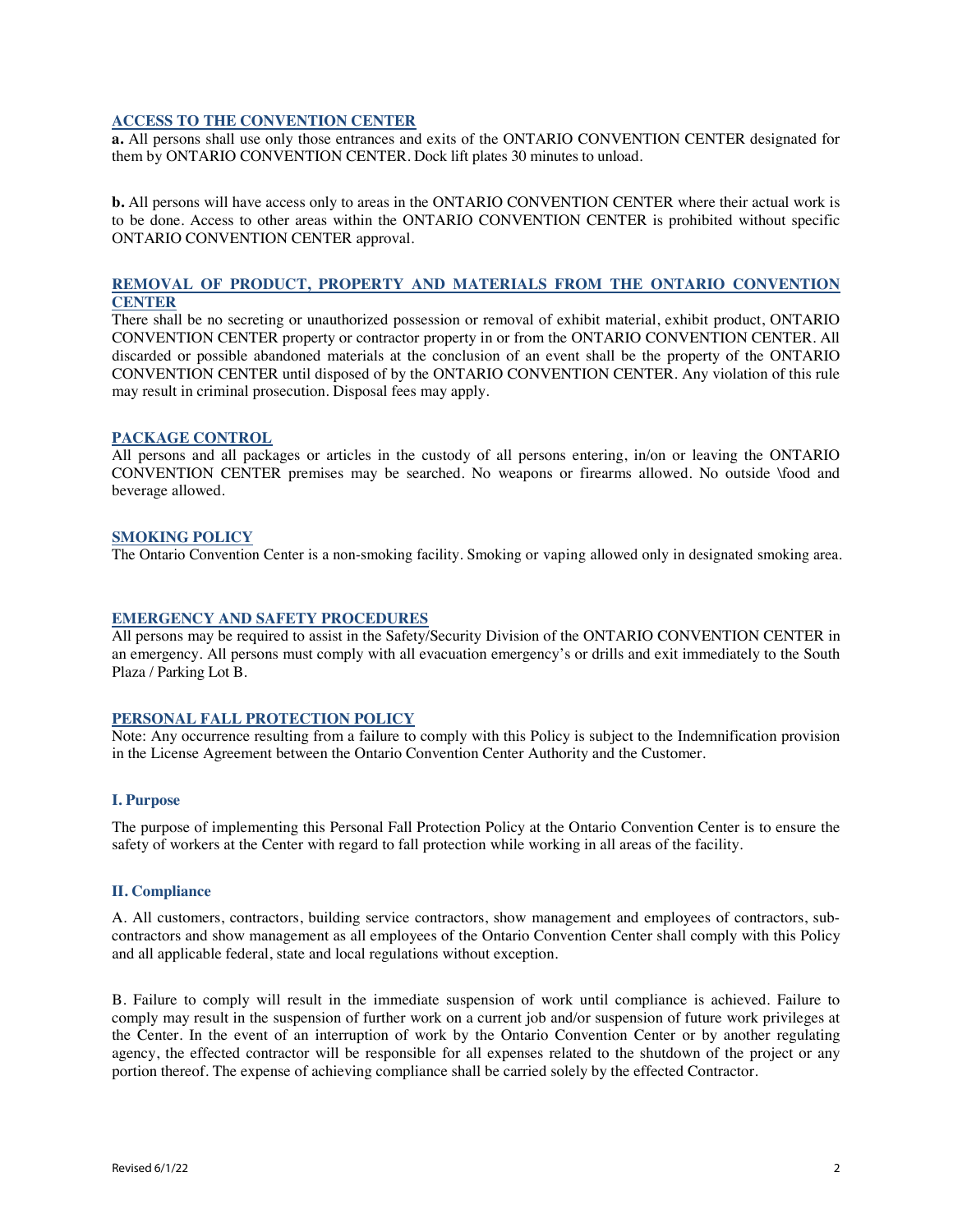## **III. Requirements**

Without exception, show management and in turn all contractors and sub-contractors ("Contractor") are required to enforce the following requirements , at a minimum, upon all employees.

#### **A. Forklifts**

- 1. When a Forklift is used as a work platform, a personnel basket will be used.
- 2. At no time will personnel ride on or be otherwise lifted on the forks of a lift truck without a basket.
- 3. While in the basket, a full body harness with tethered fall protection will be used.
- 4. Certificate to operate on person is required.

# **B. Scissors Lift or Vertical Tower Lift**

1. When a Scissors or Vertical Tower lift with a platform that extends beyond the footprint or the wheelbase is used, a full body harness with fall protection will be used.

#### **C. Articulated Boom Lifts**

- 1. A full body harness with fall protection will be used whenever any Articulated Boom lift is in use.
- 2. Boom Lifts may be moved with the boom in the lowered position without a harness if the floor of the basket does not exceed 4 feet.

## **D. Working Outside a Lift or a Basket**

- 1. If it is necessary for an employee to work at an elevated height outside of a personnel lift, a full body harness with a double lanyard must be used. A full body harness is a harness which provides full body support at the shoulders and pelvic girdle. Climbing or seat harnesses and safety belts are not acceptable equipment.
- 2. When transitioning from the basket to the working point, one lanyard must be attached at all times.
- 3. When moving outside of the basket, the second lanyard must be attached before the first lanyard may be released.
- 4. When an employee is working in this manner, a ground observer must be in attendance at all times and a personnel lift capable of reaching the height of work must be in the immediate vicinity.
- 5. If architecture limits the ability to place a lift for rescue purposes, (as outlined in D (4) above), a rescue plan must be in effect and available for review by the Ontario Convention Center prior to the beginning of work.
- 6. In the In the event the Ontario Convention Center installs a permanent lifeline system throughout the roof trusses, this system shall be the primary tie-off point for all work outside of any aerial platform or lift.

#### **IV. Training and Equipment**

A. The Contractor is required to provide all personal certified safety equipment.

B. The Contractor is required to provide training on the proper and safe use of the equipment and to document such training.

C. The Contractor is required to review safety rules at the beginning of every shift.

# **V. Acknowledgment of ONTARIO CONVENTION CENTER's Personal Fall Protection Policy**

Contractor agrees to abide by the rules described herein. Contractor understands that if it does not abide by these rules that it forfeits the right to work at the Ontario Convention Center.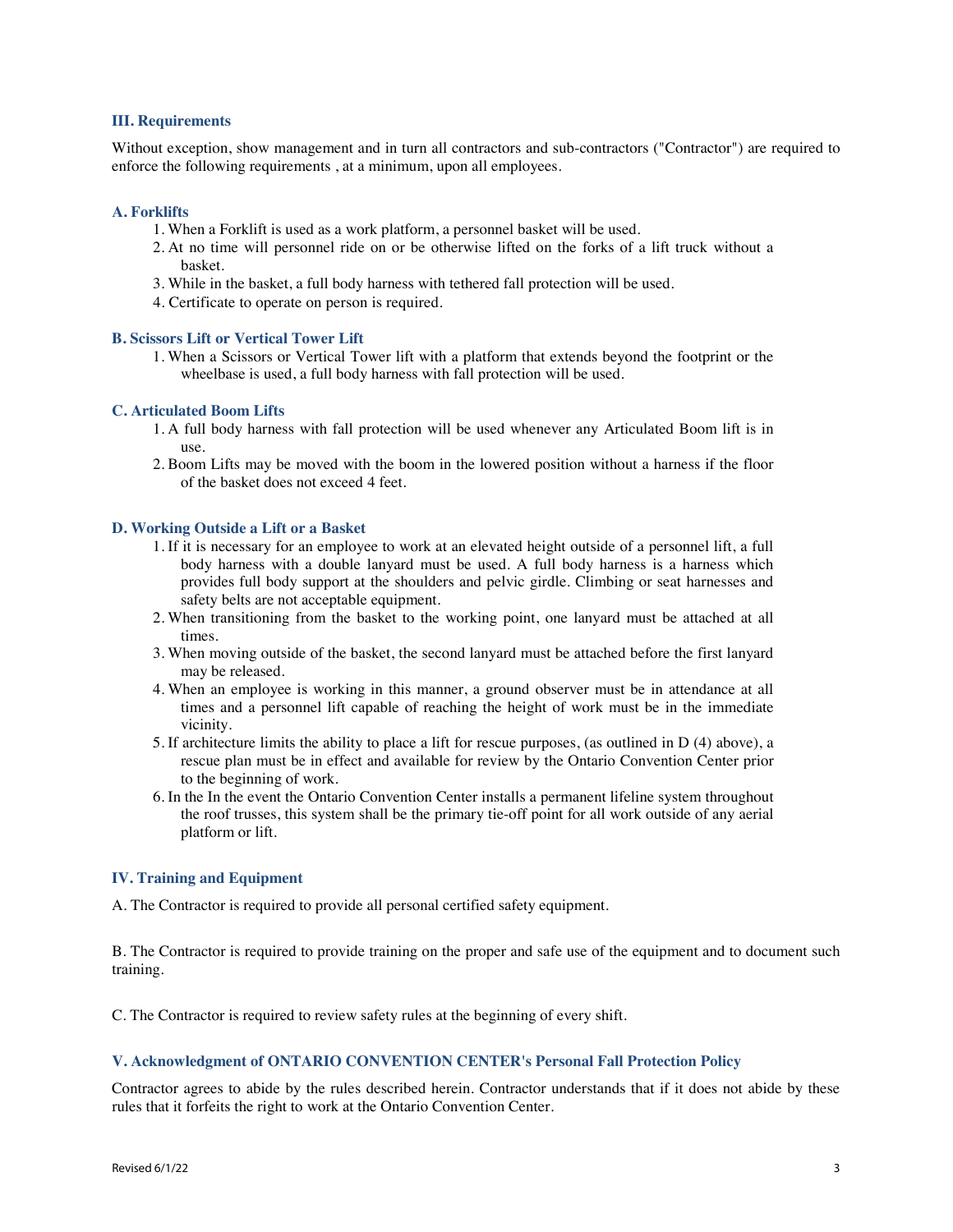# **INTRODUCTION**

This policy details actions required to protect carpet, marble, tile, terrazzo floor surfaces and other design details in certain locations of the Ontario Convention Center. This policy applies to the movement of any material and equipment, at any time, including specific guidelines concerning the allowable methods of conveyance; materials and equipment required to protect floor surfaces.

# **1) Application**

- a) This policy is applied by the Ontario Convention Center Authority to all Licensees, their contractors and/or designees.
- b) Licensees shall distribute this policy to their contractors and/or designees.
- c) The Licensees, their contractors and/or designees must comply with this policy.
- d) The Licensees, their contractors and/or designees must ensure the provision, proper application, removal and disposal of all materials and equipment.
- e) The Ontario Convention Center retains the right to limit the use of any vehicle(s) at any time.
- f) Pallet disposal fees will apply for abandoned pallets

## **2) Areas**

a) This policy applies to all areas outside of the Ontario Convention Center Exhibit Halls including, but not limited to:

i) Meeting Rooms, Ballrooms and Offices:

- Level 1: Exhibit Hall Prefunction
- Level-1: Rooms 100-107 Ballroom
- Level-1: Ballroom-ABC
- Exhibit Hall-A<sub>B</sub>
- Level-2:: Rooms 200-205

## **3) Powered Vehicles**

- a) Powered Vehicles are defined as any conveyance powered by any form of fuel including, but not limited to: Forklift trucks and tow motors Articulating & telescoping personnel lifts Flat, long bed, four wheel carts Elevated lift platforms & scissor lifts Three & four wheel carts & golf carts
- b) Other vehicles as may be determined by the Ontario Convention Center
- c) The Ontario Convention Center, at its sole discretion, may require different standards of floor protection for different types of vehicles.
- d) Exempted from this policy are powered wheel chairs.

## **4) Powered Palette (pump) Jacks, Non-Powered Palette (pump) Jacks, Carts and Dollies**

- a) The use of powered or manual palette jacks as well as non-powered carts and dollies is encouraged as an alternative to other means of conveyance.
- b) The Ontario Convention Center retains the right to limit the use of any vehicle(s) at any time. Floor Protection Policy – Front of House Spaces

## **5) General Protection**

- a) Specific polyethylene sheeting is required in any area where the use of forklift trucks is approved.
- b) When forklift trucks are used in certain areas including marble, tile or terrazzo surfaces the installation of both polyethylene sheeting and plywood is required.
- c) The specific materials detailed in this policy are the only acceptable materials.

i) Other floor protection materials exceeding those detailed herein may be substituted only with the prior approval of the Ontario Convention Center.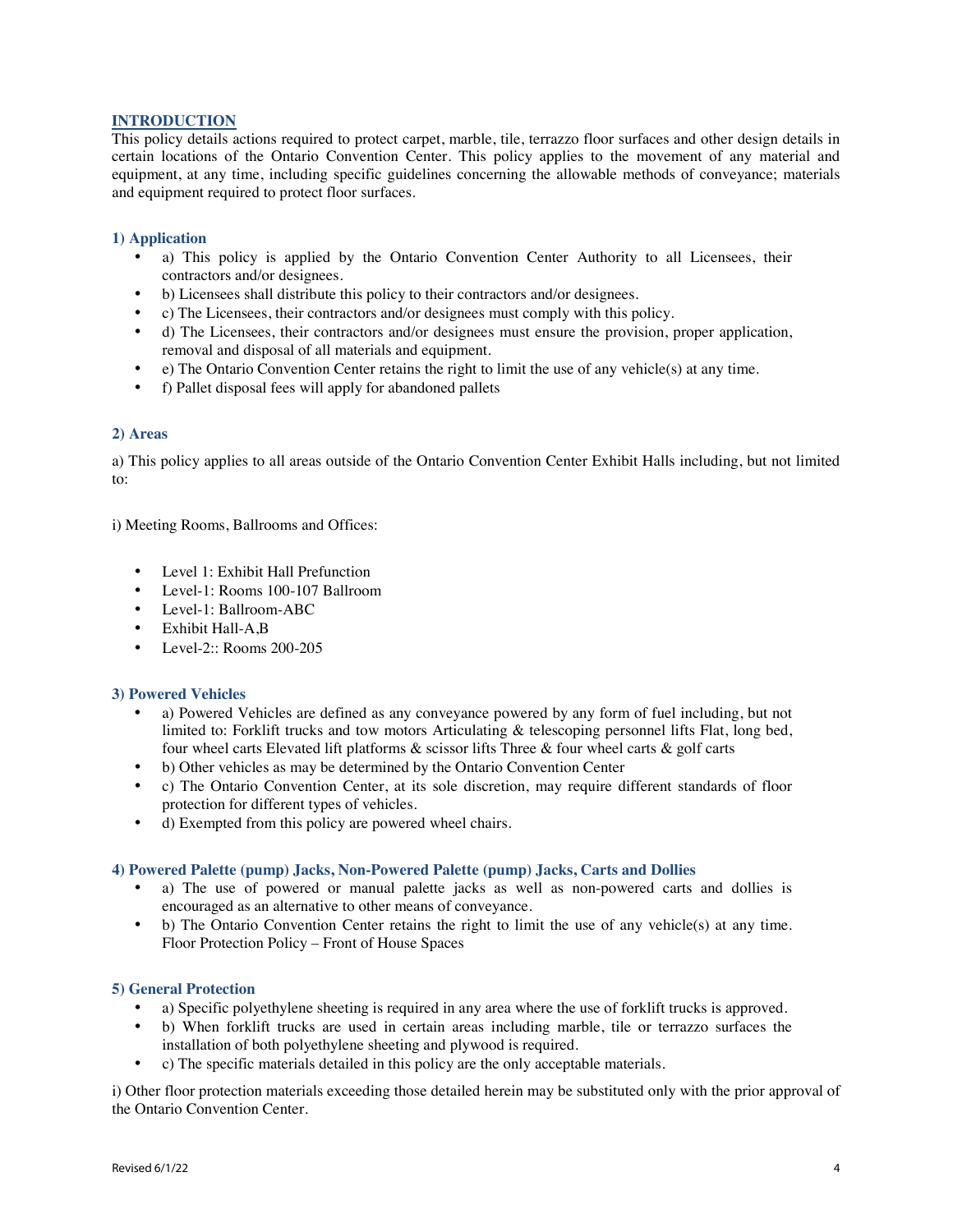#### **6) Carpeted Surfaces**

• a) Forklift Trucks

i) All carpeted areas are to be covered in two (2) layers of carpet grade, self-adhering polyethylene film.

ii) The final thickness of material must be no less than 6mil.

iii) Acceptable materials include: (EXAMPLES)

- (1) Americover Carpet Cover #CC (or CCFR)  $36x500 (36" x 500')$
- (2) Americover Carpet Cover #CC (or CCFR)  $48x500 (48" x 500')$

iv) Carpeted surfaces on which crates or boxes are placed, even temporarily, must be protected by the use of polyethylene sheeting.

v) Self-adhering polyethylene film SHALL NOT be used on marble, tile or terrazzo surfaces.

b) Carts, Personnel, Elevated Platform and Scissor Lifts

i) All areas where the use of vehicles other than forklift trucks is approved including, but not limited to those listed in Section 3 require that the tires of the vehicle be wrapped.

- 1. Tires may be wrapped in multiple layers of plastic.
- 2. Tires may be wrapped in multiple layers of tape.
- 3. Tires may be covered using commercially available tire covers.

ii) Carpeted surfaces on which crates or boxes are placed, even temporarily, will be protected by the use of polyethylene sheeting as described in Section 6, a – Forklift Trucks.

## 7) Marble, Tile, Terrazzo and Other Uncarpeted Surfaces - This section applies to the Exhibit Hall, and other **areas at the sole discretion of the Ontario Convention Center.**

a) Carts, Personnel, Elevated Platform and Scissor Lifts

i) All areas where the use of vehicles other than forklift trucks is approved including, but not limited to those listed in Section 3 require that the tires of the vehicle be wrapped.

- 1. Tires must be wrapped in multiple layers of plastic.
- 2. Tires must be wrapped in multiple layers of tape.
- 3. Tires must be covered using a commercially available tire cover.
- 4. Specific requirements apply to the use of forklift trucks.
- 5. All equipment must be lifted and not slid across any flooring.

b) Forklift Trucks (certification must be on the driver) OCC must operate OCC equipment.

i) All marble, tile, terrazzo or other uncarpeted surfaces require protection.

1. This includes surfaces on which metal structures are placed or erected.

2. Surfaces on which crates are placed even temporarily.

ii) Any such surface on which a forklift truck will be operated must be protected by at least one (1) layer of 6mil polyethylene sheeting under one layer of ¾" or greater plywood.